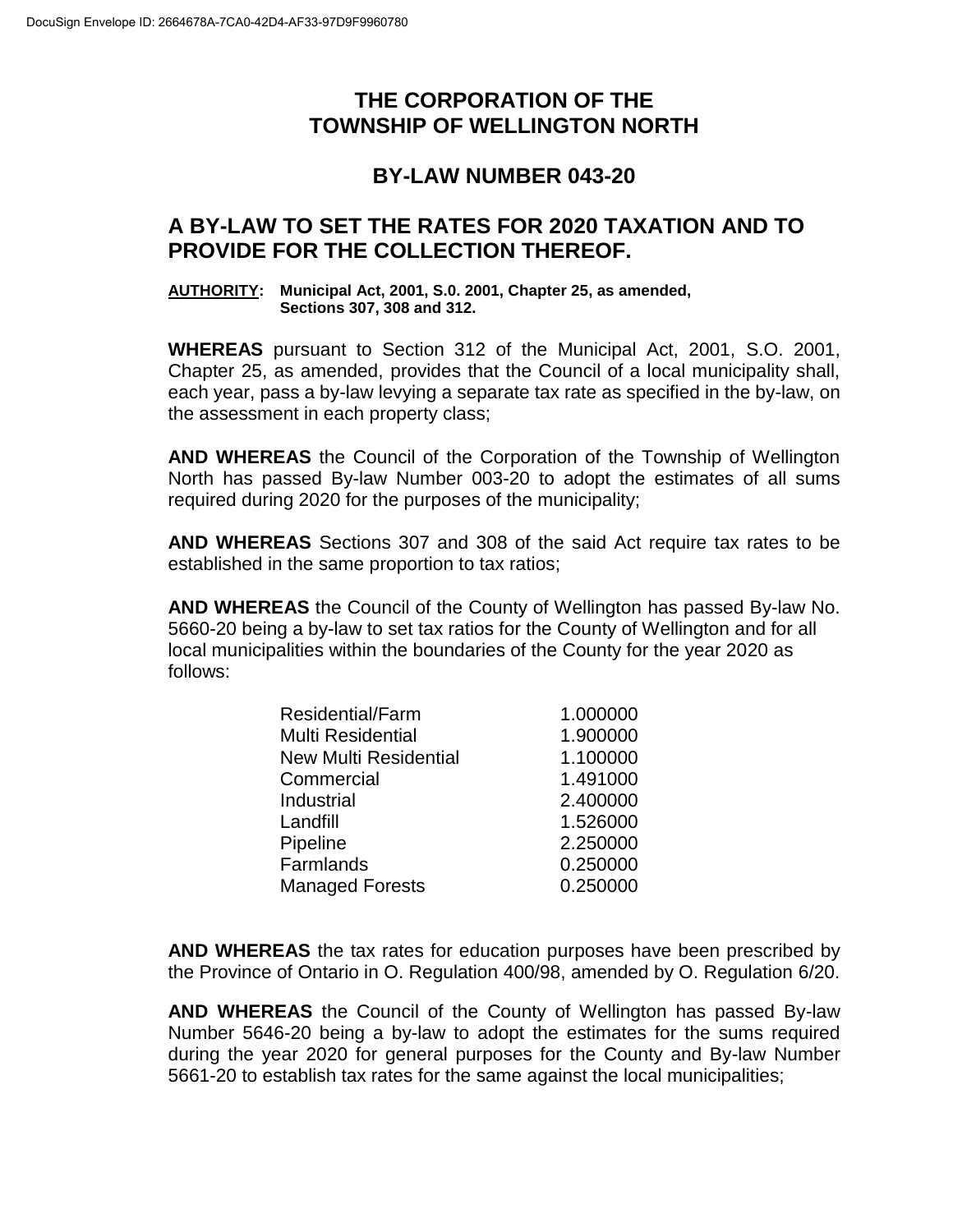Page **2** of **6** By-law No. 043-20

**AND WHEREAS** the Council of the County of Wellington, in said By-law Number 5660-20 established tax rate reductions as follows

- 1. the vacant land and excess land subclasses in the commercial property class is 0%
- 2. the vacant land and excess land subclasses in the industrial property class is 0%
- 3. the first class of farmland awaiting development in the residential, multi-residential, commercial or industrial property classes is 25%
- 4. the second class of farmland awaiting development in the residential, multi-residential, commercial or industrial property classes is 0%

**AND WHEREAS** the Assessment Roll compiled in 2019 and upon which taxes for 2020 are to be levied, was received from the Municipal Property Assessment Corporation in December, 2019, the whole of the assessment for real property, according to the said last assessment roll, is as follows:

| Residential/farm property class                | 1,097,107,109 |
|------------------------------------------------|---------------|
| Residential - Shared as PIL                    | 115,000       |
| Multi-residential property class               | 19,779,500    |
| Commercial property class - full               | 82,340,300    |
| Commercial property class – excess land        | 2,339,600     |
| Commercial property class – vacant land        | 2,375,300     |
| <b>Commercial(New Cons)Small Farm Bus</b>      | 18,000        |
| Industrial property class - full               | 27,016,400    |
| Industrial property class – excess land        | 295,000       |
| Industrial property class - vacant land        | 403,000       |
| Large Industrial property class - full         | 15,054,800    |
| Industrial Hydro property class                | 93,400        |
| Pipeline property class                        | 4,526,000     |
| Farmlands property class                       | 886,567,700   |
| Managed Forest property class                  | 4,090,200     |
| New Construction Commercial - full             | 34,988,000    |
| <b>New Construction Commercial-Excess Land</b> | 69,000        |
| New Construction Industrial - full             | 1,313,000     |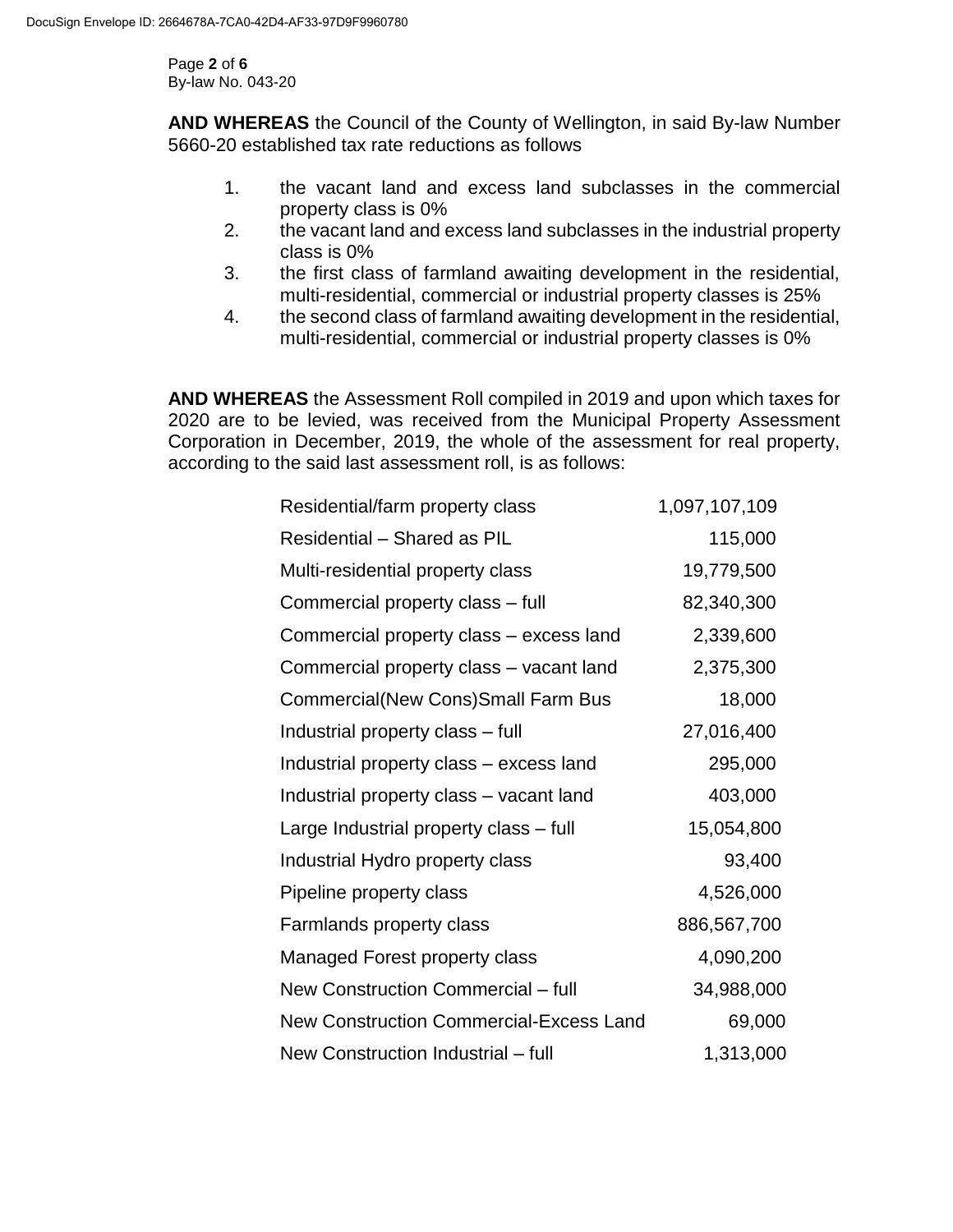Page **3** of **6** By-law No. 043-20

### **NOW THEREFORE THE COUNCIL OF THE CORPORATION OF THE TOWNSHIP OF WELLINGTON NORTH ENACTS AS FOLLOWS:**

1. In this by-law; "Property Classes" are as prescribed under the Assessment Act, and include the residential/farm property class, the multi-residential property class, the commercial property class and appropriate sub-classes, the industrial property class and appropriate sub-classes, the pipeline class, the farmlands property class, and the managed forests property class.

"Township" means the Corporation of the Township of Wellington North.

- 2. That the sums to be raised by means of taxation for the year 2020 be as follows:
	- a) for general municipal purposes a sum of \$7,672,957.
	- b) for County purposes a sum of  $$10,173,027$ .
	- c) for education purposes a sum of \$3,782,220.
- 3. That there shall be levied and collected upon the whole assessment for real property, according to the last certified assessment roll, the rates of taxation for the year 2020 as set out below;

| <b>Property Class</b>                           | Own<br><b>Purpose</b> | County    | <b>Education</b> | Total     |
|-------------------------------------------------|-----------------------|-----------|------------------|-----------|
| Res/Farm                                        | .00463408             | .00614399 | .00153000        | .01230807 |
| Res - Shared                                    | .00463408             | .00614399 | .00153000        | .01230807 |
| <b>Multi-Res</b>                                | .00880474             | .01167358 | .00153000        | .02200832 |
| New Multi Res                                   | .00509748             | .00675839 | .00153000        | .01338587 |
| Commercial - full                               | .00690941             | .00916069 | .00924236        | .02531246 |
| Commercial - excess                             | .00690941             | .00916069 | .00924236        | .02531246 |
| Commercial - vacant                             | .00690941             | .00916069 | .00924236        | .02531246 |
| Commercial - Small<br><b>Farm Business</b>      | .00690941             | .00916069 | .00245000        | .01852010 |
| Industrial - full                               | .01112178             | .01474558 | .01250000        | .03836736 |
| Industrial - excess                             | .01112178             | .01474558 | .01250000        | .03836736 |
| Industrial - vacant                             | .01112178             | .01474558 | .01250000        | .03836736 |
| <b>Industrial Hydro</b>                         | .01112178             | .01474558 | .01250000        | .03836736 |
| <b>Industrial-Small Farm</b><br><b>Business</b> | .01112178             | .01474558 | .00245000        | .02831736 |
| Landfill - PIL                                  | .00707160             | .00937573 | .00811182        | .02455915 |
| Large Industrial                                | .01112178             | .01474558 | .01250000        | .03836736 |
| Large Indust Excess                             | .01112178             | .01474558 | .01250000        | .03836736 |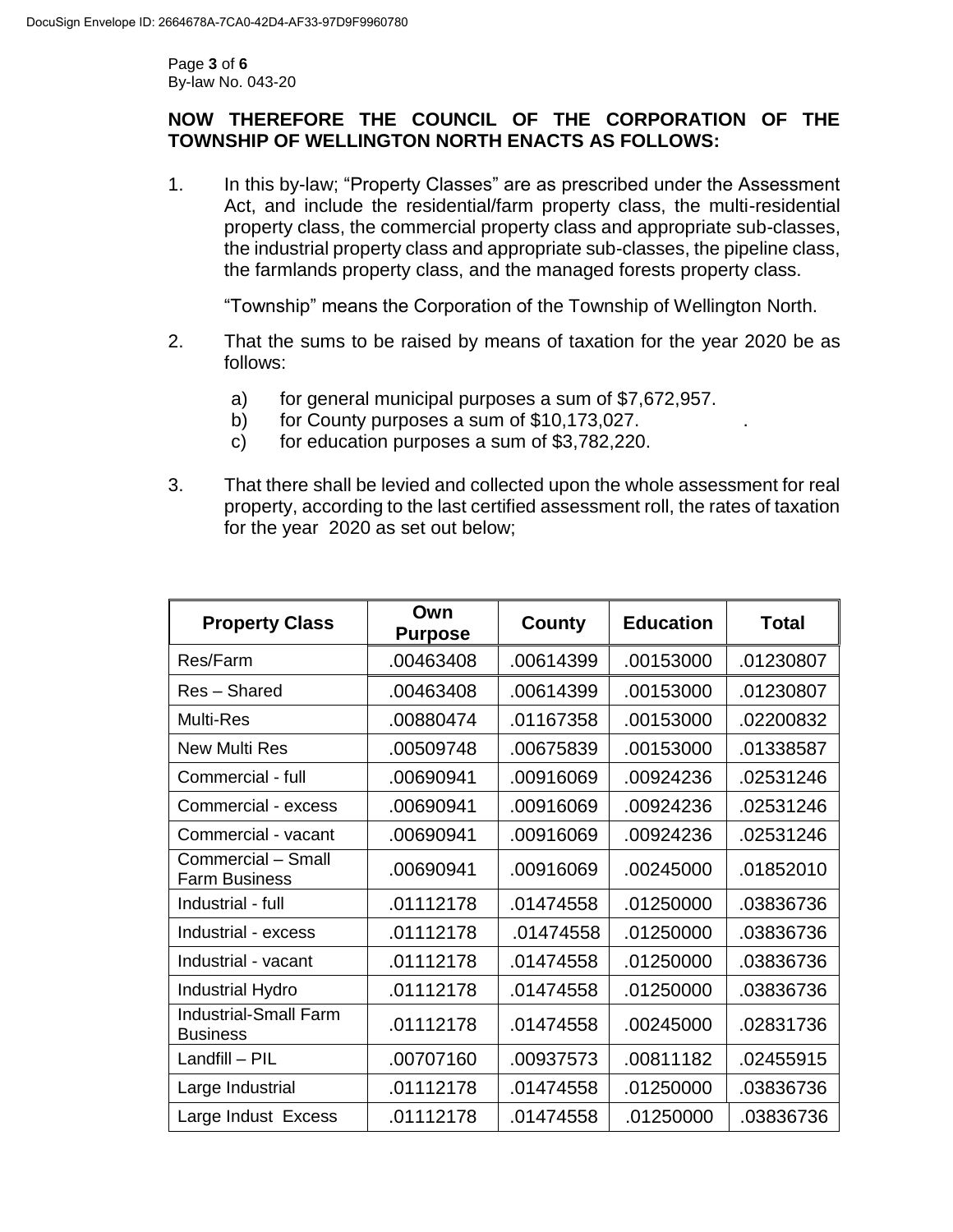| By-law No. 043-20                                         |           |           |           |           |
|-----------------------------------------------------------|-----------|-----------|-----------|-----------|
| Pipeline                                                  | .01042667 | .01382398 | .01250000 | .03675065 |
| Farmlands                                                 | .00115852 | .00153600 | .00038250 | .00307702 |
| <b>Managed Forests</b>                                    | .00115852 | .00153600 | .00038250 | .00307702 |
| <b>New Const Industrial</b>                               | .01112178 | .01474558 | .00980000 | .03566736 |
| <b>New Const Industrial</b><br>Excess                     | .01112178 | .01474558 | .00980000 | .03566736 |
| <b>New Const Industrial</b><br><b>Small Farm Business</b> | .01112178 | .01474558 | .02450000 | .05036736 |
| <b>New Const Comm</b>                                     | .00690941 | .00916069 | .00924236 | .02531246 |
| <b>New Const Comm</b><br>Excess                           | .00690941 | .00916069 | .00924236 | .02531246 |
| <b>New Const Comm</b><br><b>Small Farm Business</b>       | .00690941 | .00916069 | .00245000 | .01852010 |

Page **4** of **6**

4. For the Year 2020 the Township shall levy upon the assessment of the Property Classes of property owners in the former Town of Mount Forest and the former Village of Arthur, the following tax rates for Street Lighting (Municipal Levy) ;

| <b>Property Class</b>                     | <b>Street Lighting</b> |
|-------------------------------------------|------------------------|
| Res/Farm                                  | .00018861              |
| Res - Shared                              | .00018861              |
| <b>Multi-Res</b>                          | .00035835              |
| <b>New Multi-Res</b>                      | .00020747              |
| Commercial-full                           | .00028121              |
| Commercial-excess                         | .00028121              |
| Commercial-vacant                         | .00028121              |
| <b>Commercial Small Farm Business</b>     | .00028121              |
| Industrial-full                           | .00045266              |
| Industrial-excess                         | .00045266              |
| Industrial-vacant                         | .00045266              |
| <b>Industrial Shared</b>                  | .00045266              |
| <b>Industrial Small Farm Business</b>     | .00045266              |
| Landfill                                  | .00028781              |
| Large Industrial                          | .00045266              |
| Large Industrial- Excess                  | .00045266              |
| Pipeline                                  | .00042437              |
| Farmlands                                 | .00004715              |
| <b>Managed Forests</b>                    | .00004715              |
| <b>New Construction Industrial</b>        | .00045266              |
| <b>New Construction Industrial Excess</b> | .00045266              |
| <b>New Construction Industrial</b>        |                        |
| <b>Small Farm Business</b>                | .00045266              |
|                                           |                        |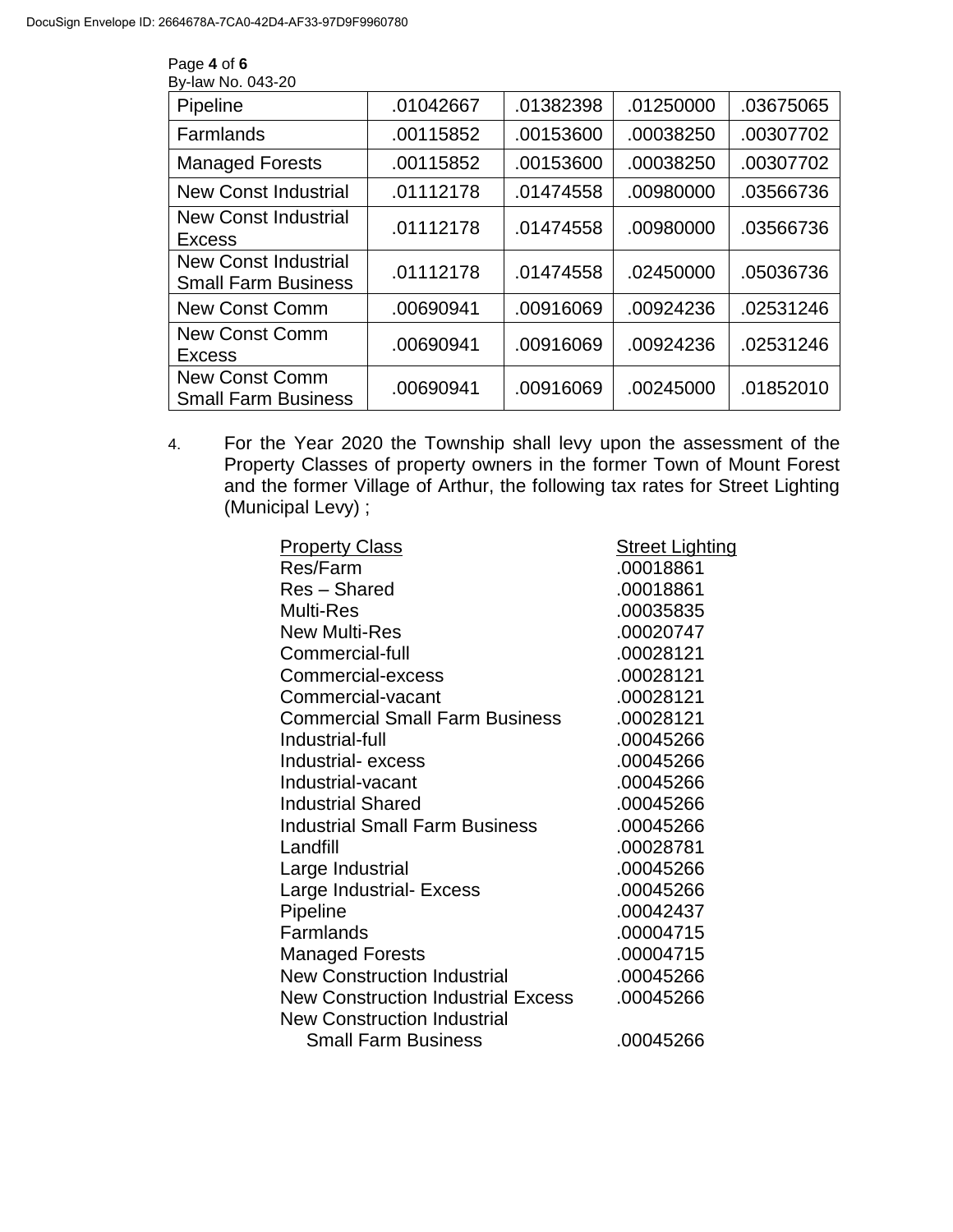Page **5** of **6** By-law No. 043-20

| <b>New Construction Commercial</b> | .00028121 |
|------------------------------------|-----------|
| New Construction Commercial Excess | .00028121 |
| <b>New Construction Commercial</b> |           |
| <b>Small Farm Business</b>         | .00028121 |

- 5. Other local improvement and special charges including business improvement area, tile drainage loans, sewer rates, rural street lighting charges, plus any other eligible/applicable charges shall be added to the tax roll and collected in the same manner as taxation.
- 6. That save and except that portions of taxes and other special rates levied by the Interim Levy under Section 317 of the Municipal Act, 2001 the taxes levied on the Residential, Farmland, Managed Forest, Pipeline, Commercial, Industrial and Multi-Residential classes, including all other rates, to be raised in 2020 shall become due and payable on the date of passing of this By-law, but may be paid in two installments as follows:

| Due date of 1 <sup>st</sup> installment | August 28, 2020  |
|-----------------------------------------|------------------|
| Due date of 2 <sup>nd</sup> installment | October 23, 2020 |

- 7. Taxes shall be payable by cash, cheque or debit at the Corporation of the Township of Wellington North Municipal Office, or by mail to the Municipal mailing address. Taxes are also payable at most chartered banks and financial institutions, through the Internet, by telephone banking and preauthorized payment plan.
- 8. Notwithstanding the provisions of the by-law, any additional taxes payable as a result of additions to the roll pursuant to the Assessment Act, R.S.O. 1990, Chapter A.31 shall be that portion of the amount of taxes which would have been levied for the current year if the assessment had been made in the usual way, and that portion shall be in ratio that the number of days remaining the current year bears to the number 365 and shall be entered in the Collector's Roll and collected in the same manner as if the assessment had been made in the usual way.
- 9. That the Collector is hereby authorized to mail, deliver or cause to be mailed or delivered, the notice of taxes due to the address of the residence or place of business of the person to whom such notice is required to be given indicated on the last revised Assessment Roll.
- 10. That failure to receive the aforesaid notice in advance of the date for payment of any instalment does not affect the timing of default or the date from which penalty shall be imposed.
- 11. A penalty of one and one quarter percent (1¼%) will be imposed for non payment of taxes on the first day of each calendar month thereafter the installment due dates in which default continues until December 31, 2020.